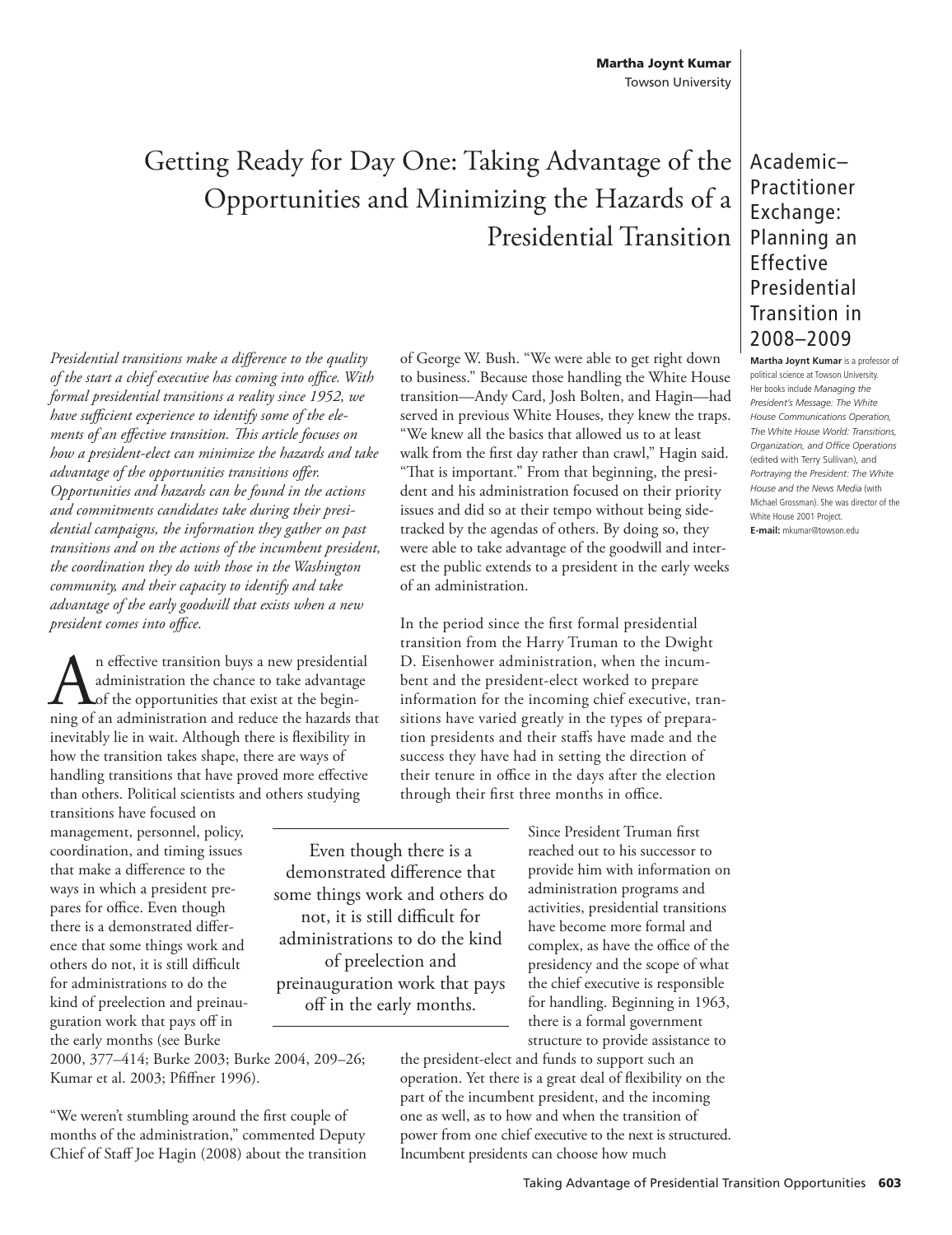information they want to provide the president-elect, and the incoming chief executive can decide how interested she or he is in what the sitting president has to offer.

 Whatever they do, early planning is a must for both sides. No matter their level of preparation, at one time presidents and their staffs were reluctant to admit advance planning even while they did it. They feared a public perception of arrogance on their part. By 2000, the perception of the wisdom of early planning had begun to take hold. In early June 2000, David Broder, *Washington Post* columnist and reporter, discussed the good judgment of early planning and quoted officials from all recent administrations in calling for preparation for governing: "In fact, such advance planning has been done in many past campaigns but covertly, to avoid conveying a sense of smug overconfidence to the voters  $\dots$  The reality is that when a new president moves in, his top aides find bare desks, empty filing cabinets and disconnected computers. They need help." No longer are candidates criticized for planning for governing; they are lauded for it. In 2008, such planning is even more important than it was in 2000, when the nation was not at war.

 Chief executives come into the White House with no institutional memory waiting for them as an informational support system. Other than the Counsel's office and the National Security Council, White House offices do not have files from the previous administration waiting for the president and the incoming White House team to learn from. The Presidential Records Act of 1978 requires that presidential records leave the White House with the outgoing president. How much information is available to the incoming team about the operations of the White House and the 15 cabinet departments depends on the preparations provided for by the incumbent White House and the cooperation of the department secretaries and their deputies.

This article focuses on what we know about presidential transitions and how a new presidential team can minimize the hazards and take advantage of the opportunities transitions represent. Because the institution of the presidency retains its contours and relationships from one administration to the next, the rhythms of transitions do as well. That means presidential candidates can learn from their predecessors what opportunities lay ahead during the transition period and how they can make the most of them. They can also view some of the pitfalls their predecessors experienced. At each stage of the period from the campaign to the first few months of governing, there are actions that presidential candidates, the president-elect, and the new president can take that will ease the strains of office later on in their presidency. Their preparation for office begins with the campaign.

#### **Campaign Commitments Affect the Ease or Difficulty with Which the President-Elect Establishes the Direction of the Administration and Staffs the Offices**

Campaigns affect a president-elect's transition into office through promises that have an impact on how he or she shapes the administration. Some management and policy commitments limit what a president will be able to do when in office, whereas a clearly articulated policy agenda during the campaign makes it easier for a chief executive to establish the direction of the administration.

#### *Commitments limiting the staffing of an*

*administration*. Many candidates make statements during their presidential campaigns that prove limiting when they become president. The 2008 campaign is no exception. Both Barack Obama and John McCain have taken positions that will influence what they are able to do if one of them takes office. Obama promised in a campaign debate that he would not have anyone on his White House staff who has been involved in lobbying: "When I am President, I will make it absolutely clear that working in an Obama administration is not about serving your former employer, your future employer, or your bank account — it's about serving your country, and that's what comes first. When you walk into my administration, you will not be able to work on regulations or contracts directly related to your former employer for two years. And when you leave, you will not be able to lobby the administration through the remainder of my term in office" (Obama 2007). Prohibiting people from working on issues related to their White House portfolio for the remainder of an Obama administration could also make potential staff members reluctant to come in. By excluding people for staff consideration, Obama could lose a potentially important pool of expertise for his administration.

 Believing they needed to demonstrate their willingness to make cuts in the government workforce, Presidents Bill Clinton and Jimmy Carter got into difficulty by promising to make White House staff cuts of 25 percent. Cuts, such as those in the career staff responsible for phones and correspondence, turned out to be unpopular (Burke 2000, 305, 309, 339–40). President Clinton got into additional difficulties over staff promises. One of his early actions was to issue an executive order calling for stiff postemployment regulations requiring appointees to promise, "I will not, within five years after the termination of my employment as a senior appointee in any executive agency in which I am appointed to serve, lobby any officer or employee of that agency" (Clinton 1993a). Additionally, appointees would not be allowed to work for a foreign government for life. A lifetime ban on certain kinds of lobbying and a five-year limitation on all kinds of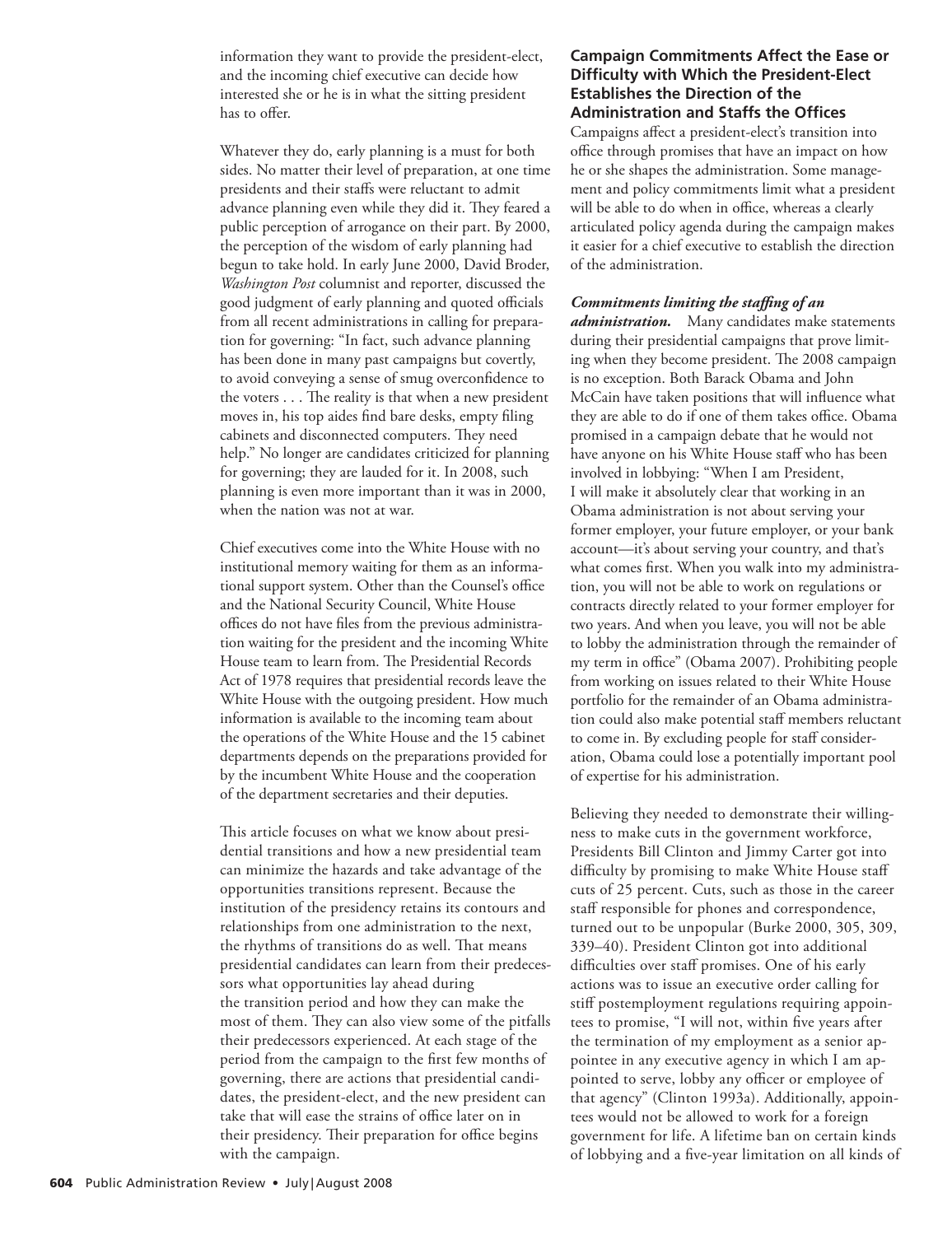lobbying relating to the agency the person served in was viewed as too stiff by groups studying public administration. "It's generally believed this executive order was much too burdensome and that a five-year ban went much too far," said New York University Professor Paul Light, who studied the ethics rules (Minz 2000). Stephen Potts, head of the Office of Government Ethics (OGE), commented that the order "was more restrictive than need be and it was going to have an inevitable chilling impact on their ability to recruit" (Babington 2000). At the end of his administration, President Clinton revoked the order (Clinton 2000).

# *Campaign promises as limiting policy and procedural*

*actions.* Presidential candidate John McCain limited himself in a way that could influence his presidency, as it did that of President George H. W. Bush with a similar promise. In an interview with ABC *This Week*, Senator McCain said emphatically that he advocated "no new taxes" (Curl 2008). When President George H. W. Bush broke a

similar pledge that he gave at the convention nominating him, he lost conservative support within the Republican Party in 1992 when he ran for reelection.

 Another promise that could cost a President McCain some flexibility is one he made pledging that if he becomes president, he will not issue signing statements. When asked by Glenn Kessler of the *Washington Post* whether he would ever consider issuing signing statements when he disagrees with a bill presented to him by Congress, McCain stated, "Never, never, never, never. If I disagree with a law that passed, I'll veto it" (Abramowitz 2008). Not issuing signing statements would be a break with recent presidential practice. 1 President George W. Bush has regularly issued such statements to limit his interpretation of laws he did not like, including announcements of his refusal to enforce them. McCain would be closing off a practice that Democratic as well as Republican presidents and liberal as well as conservative chief executives have used to respond to legislation.

The Department of Justice in the Clinton administration prepared a memorandum on signing statements that found a president's refusal to enforce a law to be constitutional. The memorandum stated, "In each of the last three Administrations, the Department of Justice has advised the President that the Constitution provides him with the authority to decline to enforce a clearly unconstitutional law. This advice is, we believe, consistent with the views of the Framers. . . . a signing statement that chal-

lenges what the President determines to be an unconstitutional encroachment on his power, or that announces the President's unwillingness to enforce (or willingness to litigate) such a provision, can be a valid and reasonable exercise of Presidential authority" (Office of Legal Counsel 1993). By issuing such a definitive rejection of signing statements, McCain has limited his options when discussing legislation he might be signing.

 *Campaign agenda as governing agenda .* While campaign commitments can limit the options a president-elect has at the point when the incoming chief executive is organizing the administration,

One of the reasons President Bush had an unexpected smooth start to his administration after the contested election is that the candidate and his team saw their campaign agenda as their governing one.

they can also serve as the center of the government agenda when he or she comes into office. The president-elect can organize policy priorities around campaign commitments. One of the reasons President Bush had an unexpectedly smooth start to his administration after the contested election is that the candidate and his team saw their campaign agenda as their gov-

erning one. Clay Johnson said of Bush, "He said our priorities will be what we campaigned on. We want education, we want a strong national defense. . . . We said they were our priorities and they are" (Johnson 2002). Once he came into office, President Bush took the basic issues he had campaigned on and, in a series, laid out his plans for them. His first week in office was devoted to education, followed the next week by faith-based initiatives and the creation of that office, then his tax cuts program and strengthening defense through increased spending.

 Sometimes the campaign agenda proves limiting because there are keepers of the promises book or individual items in it who focus on one or more narrow items. "You have often ended up with White House staff . . . who made it their purpose to see to it that this one narrow assignment was achieved," observed Jonathan Breul (2008), who watched several White House operations from his place in the Office of Management and Budget. "Once you get into office it is the bigger picture, but you get Johnny onenotes focusing narrowly. It leads to frustration for everyone." There needs to be a balance between adhering to an agenda and being sufficiently flexible to focus on the needs of the time. For the George W. Bush administration, Breul pointed to competitive sourcing between the public and private sector as a campaign issue that caused difficulty once in office. "They soon bumped into unions and set themselves up for a losing situation."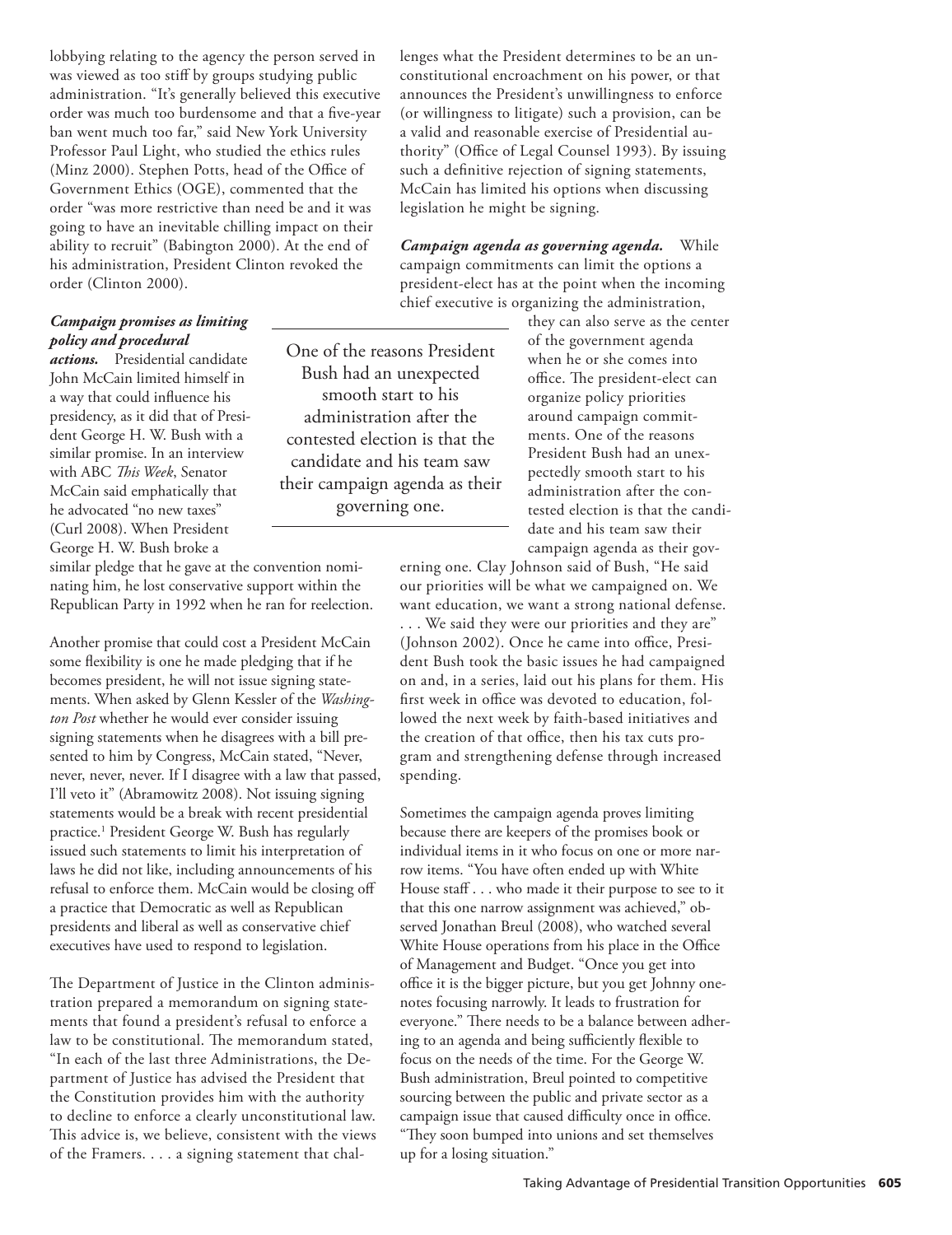### **Establish an Information-Gathering Operation Prior to the Convention**

 Transitions have a rhythm to them that involves a defined number of people, activities, and decisions to be made. In those presidential elections in which there is a presumptive nominee early in the election cycle, during the primary phase, presidential candidates can designate a person to gather information on personnel and decision timetables. The second period occurs after the party nominating conventions, when government institutions, such as the OGE, get involved in a limited way in the transition process. Following the election, when the winning candidate has been designated president-elect, the formal 75-day transition period into office begins.

#### *Appoint a transition aide tasked with information*

gathering. Candidates need a transition operation that begins early but is in regular contact with the political operation and with the candidate. Competition between the campaign and early transition operations can derail early transition work and build in a kind of competition the candidate will want to make certain to avoid. The one recent operation in which an early transition operation worked cooperatively with the campaign was that of President George W. Bush.<sup>2</sup>

 One of the keys to the success of the Bush transition effort was that the work was under the wing of one person, Clay Johnson, an old friend of George W. Bush and a man who was well known to all of the campaign staff. No one viewed Johnson's operation as a competing one because campaign officials knew Bush had asked Johnson to gather transition information, and they also knew that politics had never been within his ken. Johnson met occasionally with the campaign leaders as well as with the candidate to give them a sense of what he was doing and finding. That way, there was no conflict among them. The same did not happen in most other transitions, during which competition developed between the political and transition operations, such as the Carter and Clinton ones (Burke 2000, 17-26, 283-85). The early Carter transition efforts led by Jack Watson ran into difficulties with the political operation, as did those of Mickey Kantor for Bill Clinton. The result was that early information gathering for personnel and White House staff was hampered.

The first part of a transition takes place during the primary season when the candidate designates a person to gather information. The person looks for information on personnel, past transitions, decisions ahead, and ones made by the incumbent administration, dealing with governing and noting their timing. With those transitions in which there was a change in party, the Ronald Reagan and George W. Bush administrations created an early operation with an

emphasis on personnel and gathering information from past transitions. Governor Bush told Clay Johnson in late 1999, "As we focus on this campaign, I want you to figure out what we do after November 7 or 8 when we win, what's involved in a transition, what are we trying to accomplish, how do we organize to get it done. I suggest you talk to the likes of George Schultz and Jim Baker and read what you need to, talk to who you need to and develop a plan. It ought to be separate from the effort required to get elected. Develop a plan for after the election" (Johnson 2001). In the period since John F. Kennedy won the presidency, seven presidents have come into office through election and had a normal transition. Of those, Presidents Carter, Reagan, George H. W. Bush, and George W. Bush designated people to work on transition issues substantially before the party nominating conventions. In all of their cases, gathering information on personnel issues was a shared concern.

 Johnson gathered names that notable people sent in and also went out and talked to people they knew in policy areas. "Then I called a lot of people in the state of Texas, in the environmental area, and said who are the prominent people in the environmental area nationally and the HHS [Health and Human Services] world, who are the well known HHS people either from prior federal administrations or in other states who are the people of note. Or parks and wildlife, the interior people. So I started collecting names and knew who the well-regarded people were. There was a list of about 100 names" (Johnson 2001).

 Johnson also coordinated with Dick Cheney shortly after he was selected by George W. Bush as his vice presidential nominee. Johnson "sat down with him to talk about the way we were structuring the transition, proposing the structure of the transition, and some of the names that were floating around that had been suggested to us for different positions and got his reaction to them and picked his brain about prospective people." Before the election, "there had been very few decisions made. But we had talked about the kind of person we were looking for, the kind of qualities we wanted. . . . We had more discussion about types of people by the time of the election than we had specific individuals" (Johnson 2001). No one from the Bush camp contacted any of the people or sought résumés. Once the formal transition came, they had lists with supporting information to begin their search. Johnson also had a software program ready to handle all of the people who would send in their résumés. It was a process and a program they had used when Bush as governor had considered appointees.

 Transition operations are confronted with the decision of whether to create task forces dealing with government policies and programs. The Reagan administration had five groups comprising 48 task force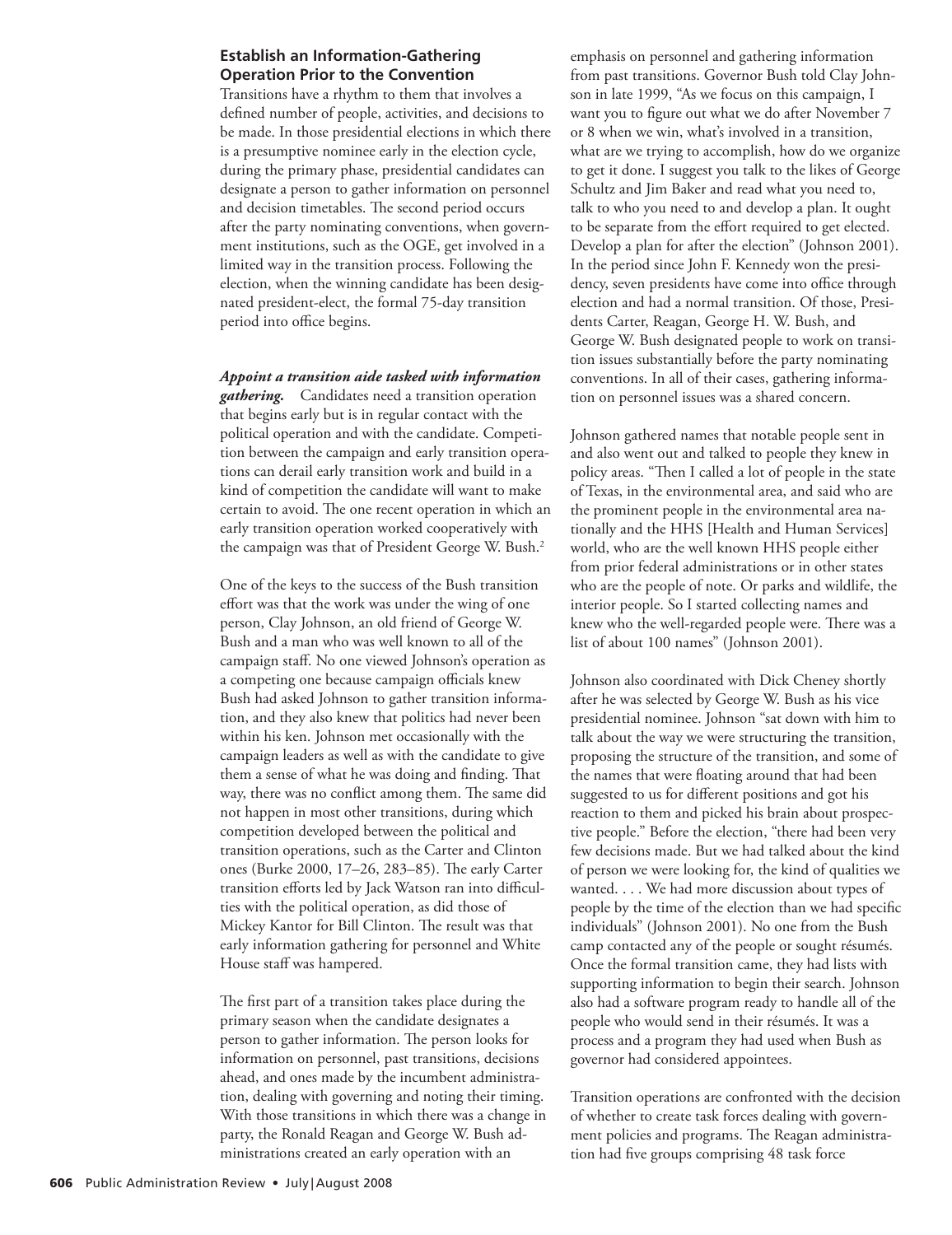operations of  $3-20$  people each. In his study of presidential transitions, John Burke commented on the problems resulting from the work of the groups: "Some veterans of past administrations were particularly unhappy with the work of their assigned team, including Caspar Weinberger, Terrell Bell, and Alexander Haig. The relationship of transition teams to the independent regulatory agencies was especially rocky" (2000, 99). The George W. Bush transition team eschewed larger task forces composed of lobbyists or those seeking appointments in the administration. They opted instead for "small teams to prepare briefing books for, and interact with, each cabinet department," said Clay Johnson. Once the transition was under way, they created "large advisory groups and let them advise the department policy teams as they saw fit but did not let them interface directly with the departments" (Johnson 2003, 314). They did not have the same difficulties directing the groups as the Reagan transition operation did with their larger operation.

 *Identifying government transition resources and*  creating private ones. President Truman was the first president to publicly invite his successor to meet with him to consider transition issues and then call on government departments and agencies to provide information on the status of programs. Formal government involvement came later. The Presidential Transitions Act of 1963, with updates in 1976, 1988, and 2000, provides funds for transitions when there is a new president coming into office. Reelection does not call for a government-funded transition. Once there is a president-elect, the transition takes on a formal shape with office space in Washington, funds available for staff, and funding for staff training, as well as monies for the outgoing president. In 2001, the General Services Administration (GSA) was authorized to provide \$7.1 million in funding for the presidential and vice presidential transitions, with \$1.83 million for President Clinton's transition out of office, \$4.27 million for the transition of presidentelect George W. Bush, and \$1.0 million for the GSA to "provide additional assistance as required by law" (Smith 2007, 1). The Bush transition operation estimated they needed \$8.5 million, which was approximately the amount had Clinton spent (Johnson 2003 , 314). In 1992, Clinton received \$3.5 million from the federal government and privately raised \$4.8 million (Euchner and Maltese 1996, 323). Bush raised private funds before the election was decided, but he made public his transition contributions.

As a way to ease the president's way into office, the Presidential Transition Act of 2000 (P.L. 106-293) calls for GSA-funded presentations for the incoming president's senior-level aides in the cabinet and in executive branch positions (Smith 2007, 9). President Bush's fiscal year 2009 budget calls for an appropriation of

\$8.52 million for the presidential transition, "to provide for the orderly transfer of Executive power" (GSA 2008). The funds are broken down into a request of \$5.3 million for the incoming administration and \$2.2 million for the Bush administration's transition out of office. The budget request includes  $$1.00$  million for the personnel orientation called for in the 2000 act.

The appointment process is a maze and requires available institutions to serve as guides.<sup>3</sup> One of the important resources for a presidential transition is the Office of Government Ethics (OGE). When presidential appointees are working through the appointment process, there are ethics rules relating to conflicts of interest with which they will need to comply. Some of those rules will be important for prospective appointees because, for some, an appointment will prove too costly. The sooner the candidate's transition operation has a good handle on what ethics rules executive branch employees need to comply with, the easier the appointment process will be. OGE works with individual appointees on how their investments can be handled while they are in government service, an area in which conflict of interest is a continuing and important issue.

The National Archives is an important resource because the way in which records are maintained and retained needs to be set before the president comes into office. Like OGE, the National Archives is an institution that can reduce an administration's problems by heading off trouble before it settles in. Mistakes made early in an administration can surface later, particularly with matters that appear to be inconsequential. Records issues have been an important distraction in both of the last two administrations, though they took some while to surface in the Bush White House. In the Clinton White House, records became an issue with the mishandling of Federal Bureau of Investigation (FBI) records by the White House Office of Management and Administration. Later, the administration faced problems with Vice President Gore's e-mail records when it turned out that computer tapes had been copied over. Congress required the e-mail records be reconstituted through backup files at what turned out to be a cost of  $$12$ million. The Clinton White House then adopted a practice of not copying over e-mail records so that none would be lost ( Williamson and Eggen 2008 ). The Bush White House did not follow the practice adopted in the later Clinton years and currently faces a similar situation, with congressional committees demanding to know where the records are and how they can be reconstituted. Press Secretary Dana Perino said in 2007, "I wouldn't rule out that there were a potential 5 million e-mails lost" ( Williamson and Eggen 2008). A new administration can avoid the problem by focusing on the issue with the National Archives well before the inauguration, when the records process begins.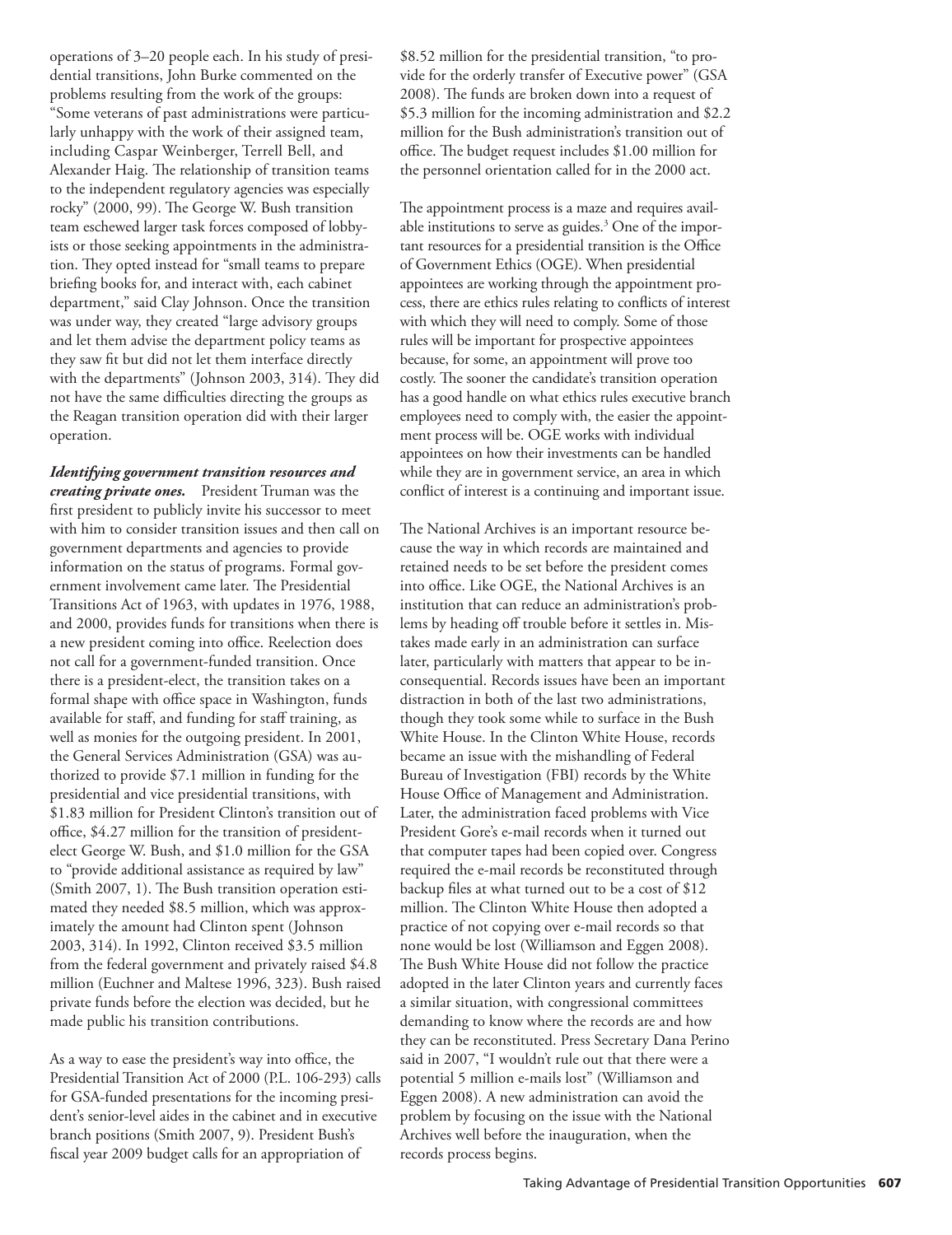# **Review the Actions of the Incumbent President and Administration**

One of the differences between this transition and earlier ones is the vast amount of information now online that provides a portrait of what government departments and agencies are doing and why. Identifying regulations in earlier administrations was a more difficult task than it will be in the upcoming transition. Items left by the outgoing administration can be difficult to find in the early months and can cause problems when they are located. In the early months of the George W. Bush administration, for example, officials at the Environmental Protection Agency (EPA) spotted a regulation left behind three days before President Clinton left office. It was a regulation limiting the allowable amount of arsenic in drinking water (Clinton 2001).

The regulations on drinking water were part of an aggressive executive action strategy by President Clinton to leave in place environmental and workplace rules. In addition to the new standards for arsenic in water, in its last two months, the Clinton administration also issued regulations relating to ergonomic standards in the workplace, tighter standards for lead in paint and elsewhere, and rules relating to building roads and logging in 60 million acres of national forest land (Morgan and Goldstein 2001). New regulations and actions in the last months came from across the administration from such places as the Department of Agriculture, the Department of Interior, the Occupational Health and Safety Administration, and the EPA. The Bush administration made clear on the president's first day in office that it would review all of the regulations printed in the *Federal Register* and stop those that were too late to get printed (Pianin 2001).

 What the Bush administration soon found was that they had been left an agenda that was going to cost time, energy, and political trouble. The arsenic regulation is an example. On March 20, the EPA announced that it would revoke the standards for arsenic in water. "When the federal government imposes costs on communities — especially small communities — we should be sure the facts support imposing the federal standard" (Pianin and Skrzycki 2001). That announcement brought a raft of continuing criticism upon the administration and the EPA.<sup>4</sup>

 On October 31, EPA administrator Christie Todd Whitman announced the administration would adopt the Clinton administration arsenic water standard (Walsh 2001). When asked by the *National Journal* about how beat up the administration was over the arsenic regulation, Karl Rove had this response: "We walked in, and there were a whole bunch of those left around; I'm surprised we didn't get more beat up in the early months over all that." When asked why the

White House had not seen it coming, he pointed to the difficulty of campaigning and planning a transition: "But that assumes that at the same time you're running and trying to plan for a transition, that you're also carefully monitoring all the stuff they [the outgoing administration] are getting ready to plant. And frankly, no organization running for President has that kind of resources to be able to monitor" ( *National Journal* 2002).

The environmental regulations the Clinton administration left for President Bush had been in the pipeline for some months. Close monitoring of agency rules and comment periods would have warned the incoming team of what they would find, which might have allowed them to develop more successful strategies to combat them. Today, the agency regulations process is easier to follow than it once was, as are the trails of executive orders, proclamations, and memoranda. "It used to be obscure," said Jonathan Breul of the rules and regulations process, as well as information on agency operations. "Now it is all public with documentation and comment. Whether it is regulations or anything else. It is true with EPA almost to the point of saturation. Everything from a blog by the deputy administrator, an agency Web site, budgets, strategic plans, annual plans, performance measures and targets. A 10-page Quarterly Manager's Report, including several dozen agency priorities such as the Rio Grande clean up. Through these you get an idea of what they want. You learn a lot from what they are paying attention to" (Breul 2008). In the coming transition, a robust transition operation can track agency regulations as well as other executive actions. Those include executive orders, memoranda, proclamations, as well as regulations.

 President Clinton's executive actions drew a great deal of media attention as George W. Bush took office. Besides his executive policy actions in the final days of his administration, President Clinton granted pardons and commutations to 176 people (Goldstein and Schmidt 2001). With some of the pardons controversial ones, the outgoing president drew a great deal of news media attention. In his first 50 days in office, President Bush was the subject of 204 stories on the three major networks, while former President Clinton was the focus of 115 (Center for Media and Public Affairs 2001). Most of the Clinton stories were associated with actions taken late in his administration. The attention Clinton received meant, in part, that President Bush lost space for himself and his programs.

 Two indicators of what President Bush might do at the end of his administration are his action in issuing an executive order on earmarks and the history of executive orders of recent presidents. Ed Gillespie, counselor to President George W. Bush, discussed during a briefing on the president's 2008 State of the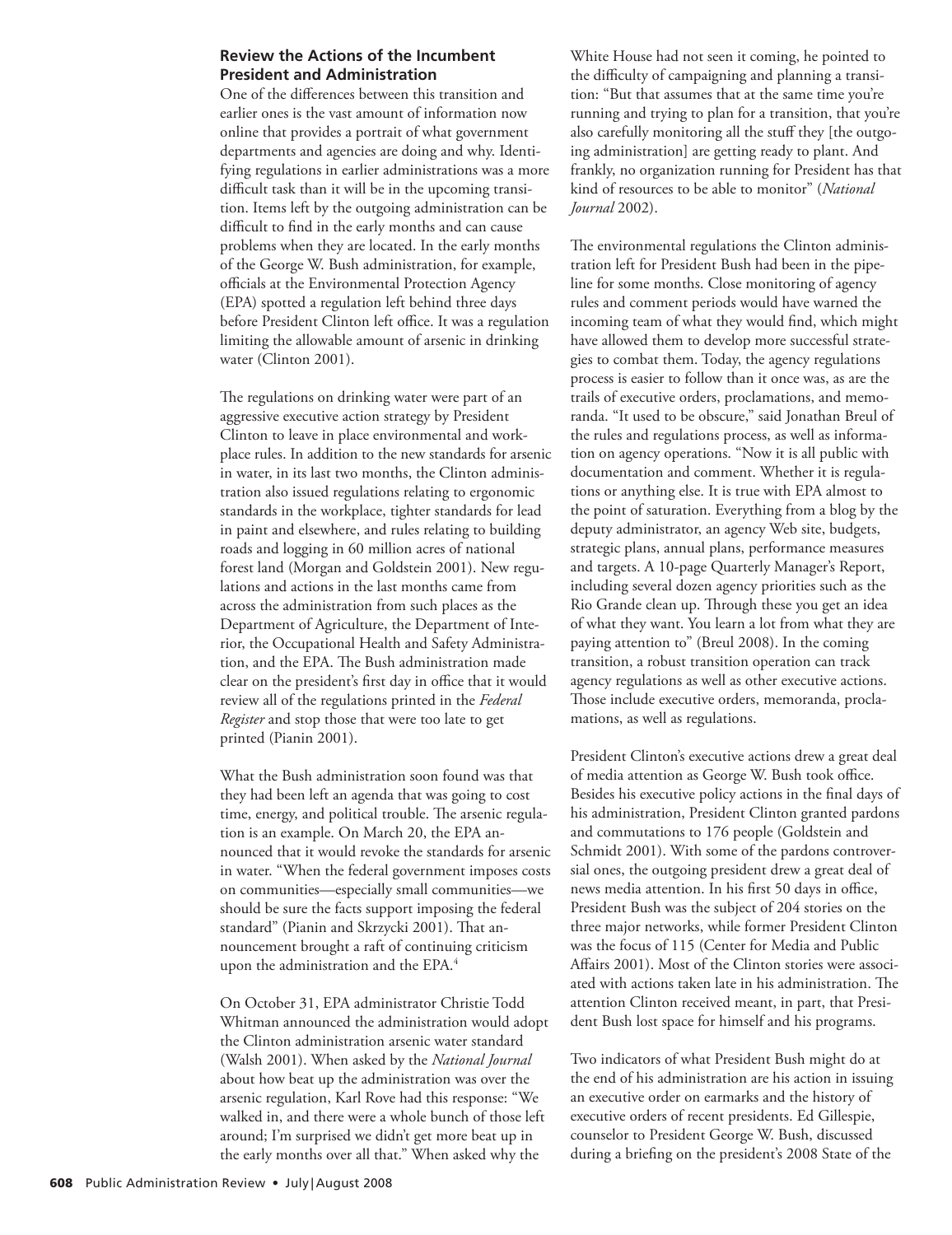Union address an executive order that the president was about to announce to nullify certain types of congressional appropriations known as earmarks. From a practical perspective, the fact that the new order would not go into effect until a new president came in did not trouble Gillespie. "When the current administration came in 2001, there were a number of executive orders that had been issued very late in President Clinton's second term that were on the books, and President Bush had to either repeal or live with," he said. "This will be on the books, and will be an executive order that future Presidents will have to repeal or live with" (Gillespie 2008). In a large number of areas, presidents have to alter or live with actions taken by their predecessors. But first they have to learn about them.

 Most recent presidents have issued executive orders at both the beginning and end of their administrations. Other than Ronald Reagan, recent presidents have issued more executive orders in the last two months of their terms than in the first two. In President Clinton's case, for example, he issued 22 executive orders in his final two months in office. Nine were issued in the last week he was in office. That means presidential successors have to focus attention early in their terms on reviewing the executive orders of their predecessors to see whether they want to revoke them, particularly if there is a change in party with the new administration. A tit-for-tat game can result. On February 17, 2001, President George W. Bush issued an executive order on a signature issue, union membership and dues. Executive Order no. 13201 ordered that contractors post a notice that "employees cannot be required to join a union or maintain membership in a union in order to retain their jobs" (Bush 2001). Under the circumstance in which there is a "unionsecurity agreement," employees can be required to pay dues but may object to their dues monies being used for purposes other than collective bargaining activities. This order revoked Executive Order no. 12836, issued on February 1, 1993 by President Clinton. Clinton's order, in turn, revoked one issued by President George H. W. Bush, Executive Order no. 12800 (April 13, 1992), in the last year of his administration. Switching parties in these three administrations meant clearing out orders sensitive to party positions. In order to respond to the party behind them, presidents need to be aware of how their signature issues are reflected in administrative orders of every stripe.

 At the end of their term, presidents often issue proclamations that have an impact on policy. President Clinton used proclamations to set aside federal land to be included in the national park system. Proclamations are a combination of ceremonial items and actions furthering administrative policies. In his final year, President Clinton used proclamations to broaden the boundaries of national parks. Together with Interior Secretary Bruce Babbitt, President Clinton increased the acreage of the park system through proclamations. From January 2000 until he left office, he set aside land through 22 proclamations. He used executive orders in two additional cases for land expansion.

### **Focus on the White House Decision-Making Process, Key Positions, and Budget Officials**

 Organizing the top tier of the White House is a central task of the transition, as is lining up the budget operation. How the White House is organized, the decisions the president makes selecting aides, and the process by which choices are made are matters of great importance to the direction of government.

 President Bush was asked in December 2007 by ABC reporter John Cochran what it takes to be president: "You've been in office for seven years now. You must have some pretty strong opinions about what it takes to sit in the Oval Office. What is important to you?" (White House 2007). The president went on to discuss how important the White House is to what a chief executive does and how significant the structure of the decision-making system is: "How do you intend to get advice from people you surround yourself—who are you going to surround yourself with, and what process will you have in place to ensure that you get the unvarnished opinion of advisors? Because whoever sits in that Oval Office is going to find this is a complex world, with a lot of issues coming into the Oval Office—a lot—and a great expectation in the world that the United States take the lead. And so my question would be, how do you intend to set up your Oval Office so that people will come in and give their advice?" President Bush did not say whether he came in with that view or whether it was something he learned through his years in office.

Switching from campaigning to governing. As they focus on personnel and decision making, the president and senior White House staff members have to make the switch from campaigning to governing. It is not easy for a president-elect nor for the staff to come into the White House ready to govern because governing involves staffing the administration with people who are appropriate for management responsibilities, not campaign ones; developing a decision-making process designed for the work of governing and working with power centers inside and outside of government; and approaching policy from a governing perspective and timeline. The rhythms of a campaign are based on a clear electoral goal with a defined timetable and a staff appropriate for the black-and-white nature of campaigning, in which your candidate is "right" and your opponent is "wrong." Nicolle Devenish Wallace, communications director for the Bush reelection campaign, said that White House senior advisor Karl Rove called her "at the end of every day around eight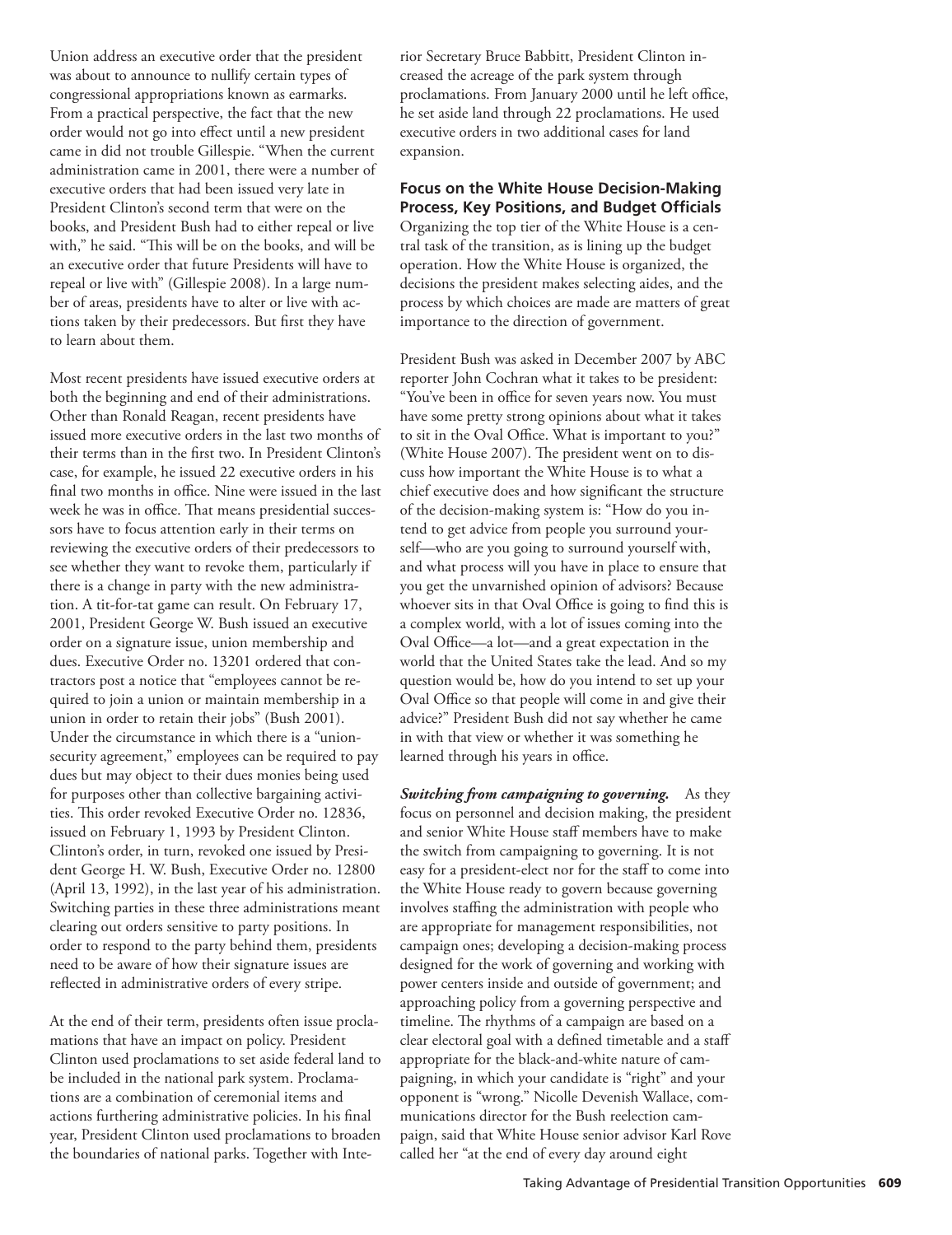o'clock. . . . after the network news, and would say, 'Did we win today?'" (Kumar 2007, 111). The timetable and thus the tasks for governing are different, explained White House counselor Dan Bartlett: "You're trying to accomplish a goal, whether it be implementing a piece of legislation or affecting public opinion over a period of time, whether it be [over] the tenure of your presidency" (Kumar 2007, 111).

 To make the transition from campaigning to governing, the president needs to recruit staff appropriate to working in shades of gray rather than in the blackand-white election world and must enter a world in which compromise is a necessity-not the weakness it is portrayed in presidential campaigns. Roger Porter, senior economic and domestic policy adviser in the Ford, Reagan, and George H. W. Bush administrations, described the needs of governing: "You have to build coalitions. You're not in an us-them, we've got to defeat them; we've got to destroy them. There's just a different mentality. But when you govern you've got to figure how to build a coalition and work with others because, in fact, in our system power is so widely distributed and fragmented that that's the only way you can effectively govern. Those are not necessarily the same set of skills that get illuminated during the course of a campaign" (Kumar 2003, 84-85). Nor is the decision-making process the same. During the months between the election and the inauguration, as well as the early months in office, the new president needs to become adept at reaching across the partisan divide to acknowledge the need to build coalitions in order to govern.

# *White House staff and budget officials come first.* In order to pick cabinet secretaries, the

president needs the White House chief of staff, personnel director,

and counsel in place. Assessing potential administration appointees requires the work of several White House offices. Personnel staff sift through possible appointees and gather material on each, but presidents consult their relevant policy people, the chief of staff, and counsel before making a choice. That means the major White House staff members need to be in place. Not having them in place can be costly. When President Clinton chose Zoë Baird as his nominee for attorney general, he did not have his White House staff in place or a personnel operation coordinated with the incoming White House counsel. Having a legal opinion is important in weighing nominations had Clinton had such an operation in place, he might have understood the cost of putting forward Baird's nomination in spite of her and her husband having employed undocumented workers. Her problems were front-page news for over a week, including the days of President Clinton's inauguration. When George W. Bush's staff was confronted with their nominee for

labor secretary, Linda Chavez, having an undocumented worker situation, she withdrew within two days. Those handling the personnel vetting process for George W. Bush were people with previous White House experience. Fred Fielding had served as White House counsel during the Richard M. Nixon and Reagan years, and Tim Flanigan had been in the Justice Department during the Reagan years; both were familiar with the Senate confirmation process.

Getting budget officials and White House policy staff in place early on is important, too. The budget prepared by the outgoing president will be submitted early in February. If the president-elect is to have an impact on the budget, the incoming chief executive will need to choose top budget officials and then ask the sitting president to have the outgoing budget team provide their figures to the new crew. That way, they can figure out how they want to handle the budget document. "The issue," commented Clay Johnson, executive director of the George W. Bush transition, "is how much will a new president's budget reflect his or her priorities" (Johnson 2008). The budget is the bottom line for presidential policy, but by the time the president submits one, there are few appointees below the departmental secretary level who have made it through the confirmation process at the 100-day mark (Mackenzie 2003, 330). With so few people in the departments in place, the policy people in the White House and those in the Office of Management and Budget took on a special importance. "Another reason it is important to start early [picking White

"The issue  $\ldots$  is how much will a new president's budget reflect his or her priorities."

House staff and budget officials] is that at that point there are very few appointees," commented Jonathan Breul. "Even by June, very few got through [in Bush's first year]. So you don't have a government in place that can

function that well so you have OMB director and policy folks to decide how to move forward. It is a thin group. That is how Stockman pulled things together for Reagan, Panetta for Clinton, and Daniels for Bush" (Breul 2008).

Handling the unanticipated. Incoming presidents have to deal with late policy actions taken by the incumbent and policy still in the planning stage that they were not fully aware of. President Kennedy inherited the Bay of Pigs plan for an invasion of Cuba developed by the intelligence and military communities. Richard Neustadt commented that President Kennedy regarded it as a "distinctly transition story. . . . One of the things this episode taught Kennedy was his vulnerability when military or diplomatic advice, and foreign intelligence, came at him independent of domestic and political perspectives" (Jones 2000, 117). President Clinton had an early lesson as well. He was faced at the beginning of his administration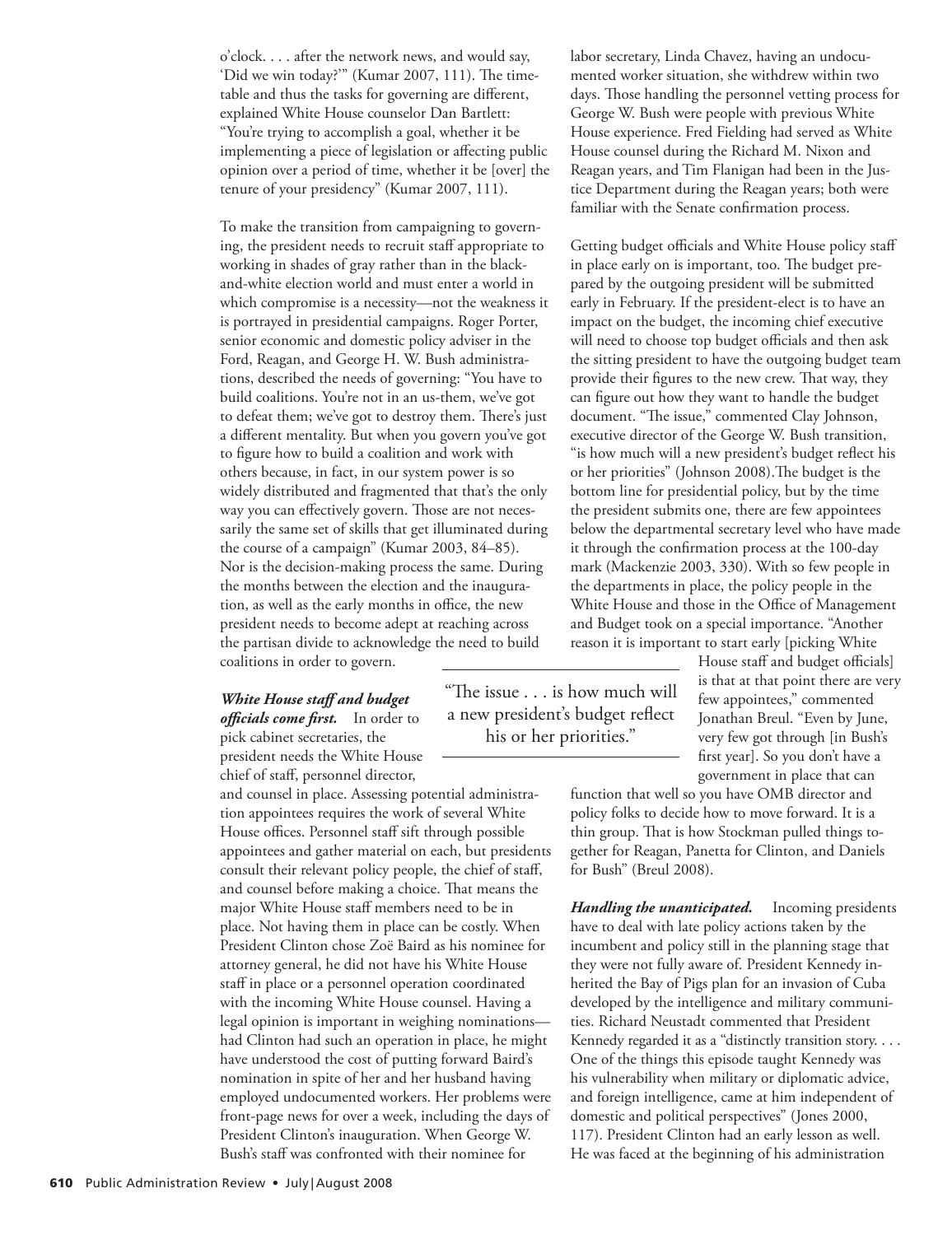with troops sent in December to Somalia by President George H. W. Bush as part of a United Nations force. Initially viewed as a simple plan to alleviate starvation caused by environmental factors, the action led to a situation in which U.S. soldiers were attacked by the forces of local warlords early in the Clinton administration. It took the president more than a year into his administration to bring the U.S. troops home and by then 44 of them had died (Keen 1994).

 One of the reasons a president needs a White House working effectively early in his or her term is that unanticipated situations will come along that will require the chief executive to know where resources are and what individuals and institutions can resolve problems. President George W. Bush found out early in his White House tenure that the presidential communications system had fatal flaws. On a weekend trip by limousine to Camp David during snowy conditions, the system through which he communicated with the outside world failed to operate during the 90-minute trip up to Camp David and on the way back to the White House as well. "Not even the cell phone worked in the President's car," said Joe Hagin (2008). The following day, President Bush called for a 120-day review of the system. The review reported "system no longer manufactured" for many of the individual parts of the system. While no one had anticipated such a situation, there was a great deal of work that had to be done by the operations people to manufacture a new system. The work they did to build a new presidential communications system led to the development of a new White House Situation Room with an enhanced presidential communications system.

#### **Coordinate People and Policy around a Presidential Agenda**

 Incoming presidents have an opportunity to establish their agenda early in their term, but this requires that the president integrate campaign policy priorities with a knowledge of the world he or she is about to enter. A combination of institutional tools and environmental factors make the early days a president is in office a time to effectively set out the administration's priorities and policies. The chief executive's tools include appointments, opportunities to speak to the public, access to the public through news organizations, and the attention of the public.

 *Clearing out political appointees .* Before a president can appoint administration officials, those working for the previous chief executive need to be cleared out. One of the most helpful actions a president can take for the incoming chief executive is to take a strong hand in clearing out political appointees and using a restrained hand in making last-minute policy commitments. Clearing out executive branch offices is not easy because people often want to stay where they

are. If there is a change in parties, though, it is easier to get people out of their posts. On the other hand, when there is a same-party transition, people often feel they are due continued service. This has been one of the problems of transitions in which there is a vice president who wins the presidency. President George H. W. Bush followed a president who did not clear out the offices and had to do it himself. Shortly after Bush's victory, President Reagan requested resignations of all of his top political appointees (Boyd 1988). But he did not force people to resign, and Bush and his cabinet officers were left to clear out people who remained after Bush took office. Louis Sullivan, who was confirmed as Secretary of Health and Human Services in March 1989, is an example of what it took to get out the unwanted appointees. Three days after assuming office, "acting under standing orders to department from the White House, [Sullivan] has sent notice to HHS' approximately 100 Schedule C political appointees that their employment is terminated as of April 1. The White House has told secretaries to take such action on political appointees in order to make way for new political appointees selected by the Bush Administration" (Schwartz et al. 1989). It was difficult for President Bush to start fresh when he had to clear out President Reagan's appointees. President Clinton ordered his political appointees to leave before he left office and then on January 19 fired people who did not leave (Marquis 2001).

 *Begin with the personnel process .* Appointments represent a substantial opportunity for a president to move government in a desired direction or directions, but it is unrealistic to expect that a chief executive can have a large number of appointees selected and in place in the administration's first few months in office. The universe of appointments is large. Bradley Patterson, in his forthcoming book *Inside the White House*  Staff: Continuity and Innovation, lays out how broad the appointments list stretches. There are the following categories of presidential appointments that in 2008 add up to a total of 7,840, including approximately 400 judicial vacancies: There are 1,177 presidential appointees requiring Senate confirmation (PAS) including Cabinet secretaries, their deputies and assistants, ambassadors, district attorneys, and U. S. marshals. The White House personnel operation has control over the PAS positions, but it also has a role in approving noncareer positions for which agency heads make the selection. Patterson has 1,428 Schedule C positions and another 796 noncareer positions in the Senior Executive Service. Not all positions are full-time ones. There are 3,088 part-time members of boards and commissions that a president can name, 579 of whom require Senate confirmation. The president can also appoint another 790 White House staff members, Patterson calculates. Filling vacancies takes a considerable amount of time for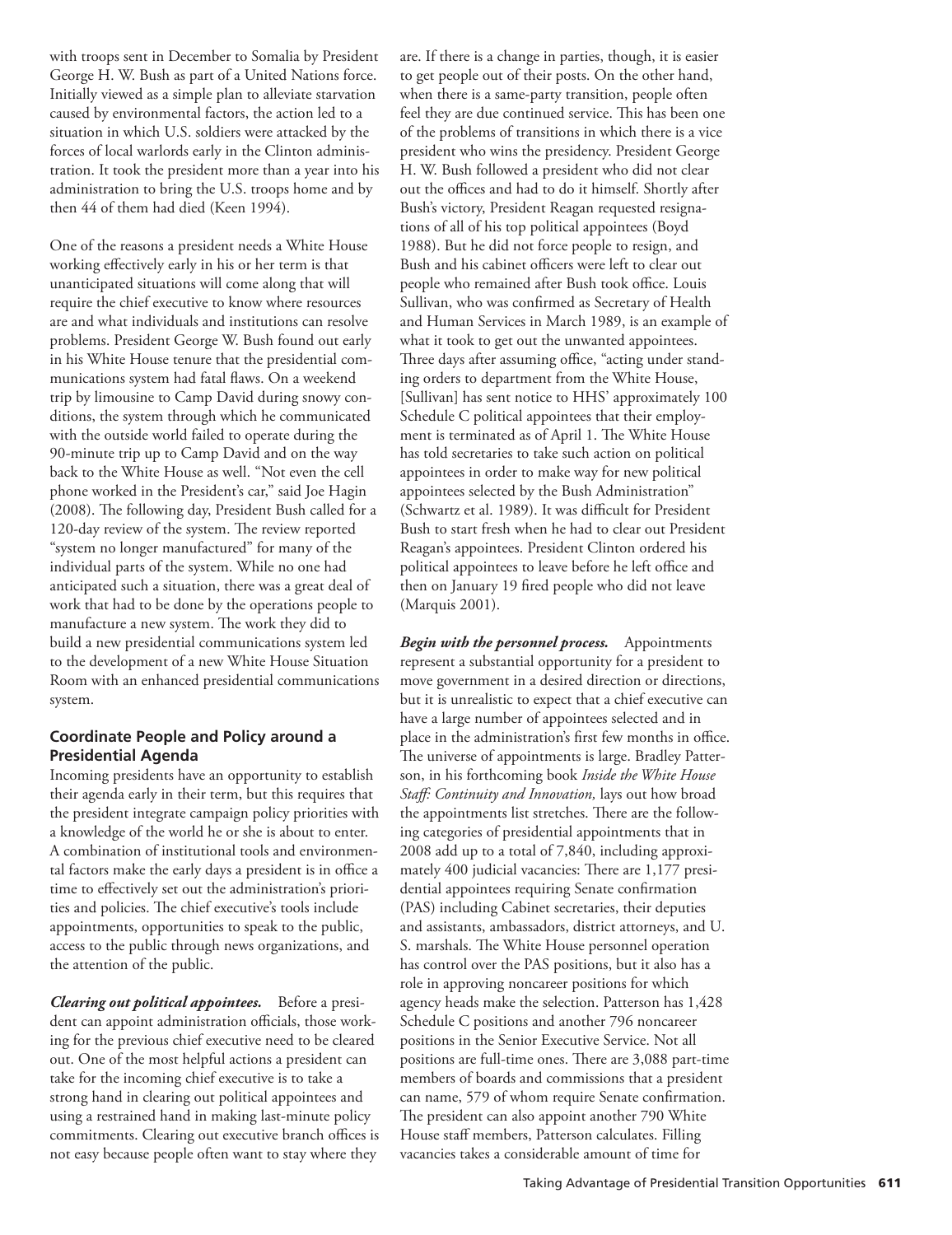such a large number of people to appoint and a cumbersome nomination process requiring nominees to fill out a White House personal data statement, an FBI background check, the SF 86, as well as one for the Internal Revenue Service, and a financial review for conflicts of interest by the OGE, the SF 278. If the person requires Senate confirmation, there are committee forms as well.

Between the numbers and the steps in the confirmation process that an appointee must navigate, presidential candidates and their staffs focus first on those appointees who are most important to their agenda. For President Reagan, his agenda of appointments emphasized his interest in the economy, as there was a building recession when he came into office. Pendleton James, who handled the personnel operation during the transition and in the White House, detailed how they identified the positions they were interested in. "So I and my group went through and said what are the key economic policy-making jobs? Those are the ones we want to address first because, until that person is sworn in, confirmed or appointed, that desk is empty over at Treasury or over at Commerce. Economic policy goes from State Department, Commerce, Treasury; it goes through everybody. It's not just Treasury Department. You want to make certain in the early days to work filling those appointments crucial to your initiatives of the first hundred days" (Kumar et al. 2003, 8).

 As Ronald Reagan's vice president, President George H. W. Bush did not have the same kind of urgency to fill vacancies as Reagan had following a chief executive of the opposing party. President-elect Clinton did not have a narrow range of issues he wanted to influence through appointments. Instead, he focused on the whole of the cabinet and agency heads. Following the Reagan example, however, Governor George W. Bush had Clay Johnson gather information about the positions he would be able to fill if he was elected. Once Andy Card became chief of staff, he knew from his experience in the Reagan and Bush administrations that they would benefit from sifting through possible appointments with an idea of what they wanted their early achievements to be. "Andy had suggested that we focus on, in addition to the deputies [of the department secretaries] the legislative affairs, the public affairs and the general counsels. Let's get them a good lawyer, a good PR person and a good relationship person with the Congress" (Johnson 2001). That ended up being around 75 positions.

The White House reviewed other positions in the departments and agencies, but the five were among the first ones decided upon (Johnson 2007). The wisdom of focusing on a limited number of appointees first was borne out when, at the end of 100 days, there were only 29 confirmed nominees (Burke 2004, 87). The confirmation was a much slower one than in the Reagan administration, when 72 officials had been confirmed at the same point, and in the Clinton administration, when 42 had gotten through the confirmation gauntlet. In nine of the 14 departments, the only official confirmed by the Senate was the department secretary. The next president can expect a confirmation process equally as slow as the Bush administration experienced.

Stating priorities. President Reagan made his priorities clear very quickly. His first official act was to follow through on a campaign promise and set the stage for his economic priorities. It was a simple act of signing an administrative order to put a freeze on hiring in the federal government. He explained his action:

This—for the benefit of the oral press—this is an order that I am signing, an immediate freeze on the hiring of civilian employees in the executive branch. I pledged last July that this would be a first step toward controlling the growth and the size of Government and reducing the drain on the economy for the public sector. And beyond the symbolic value of this, which is my first official act, the freeze will eventually lead to a significant reduction in the size of the Federal work force. Only rare exemptions will be permitted in order to maintain vital services. (Reagan 1981a)

 In the order itself, he said, "Imposing a freeze now can eventually lead to a significant reduction in the size of the federal workforce. This begins the process of restoring our economic strength and returning the Nation to prosperity" (Reagan 1981b). President Reagan followed his first memorandum with a second one two days later. That memorandum laid out in specific terms what additional cost-saving measures would be taken in the federal government ( Reagan 1981c). President George W. Bush also issued a hiring freeze at the beginning of his administration. Presidents Clinton and George W. Bush signed memoranda dealing with standards of conduct. After issuing memoranda and executive orders related to their policy goals, presidents move to their legislative agendas, which will take longer to accomplish.

 In addition to standards of conduct and government spending issues, recent presidents have used the early days of their administration to signal their social policy preferences. President Clinton, for example, issued government regulations two days after his inauguration rescinding federal regulations adopted by the Reagan and George H. W. Bush administrations dealing with several women's health issues related to family planning services. In a series of presidential memoranda, President Clinton directed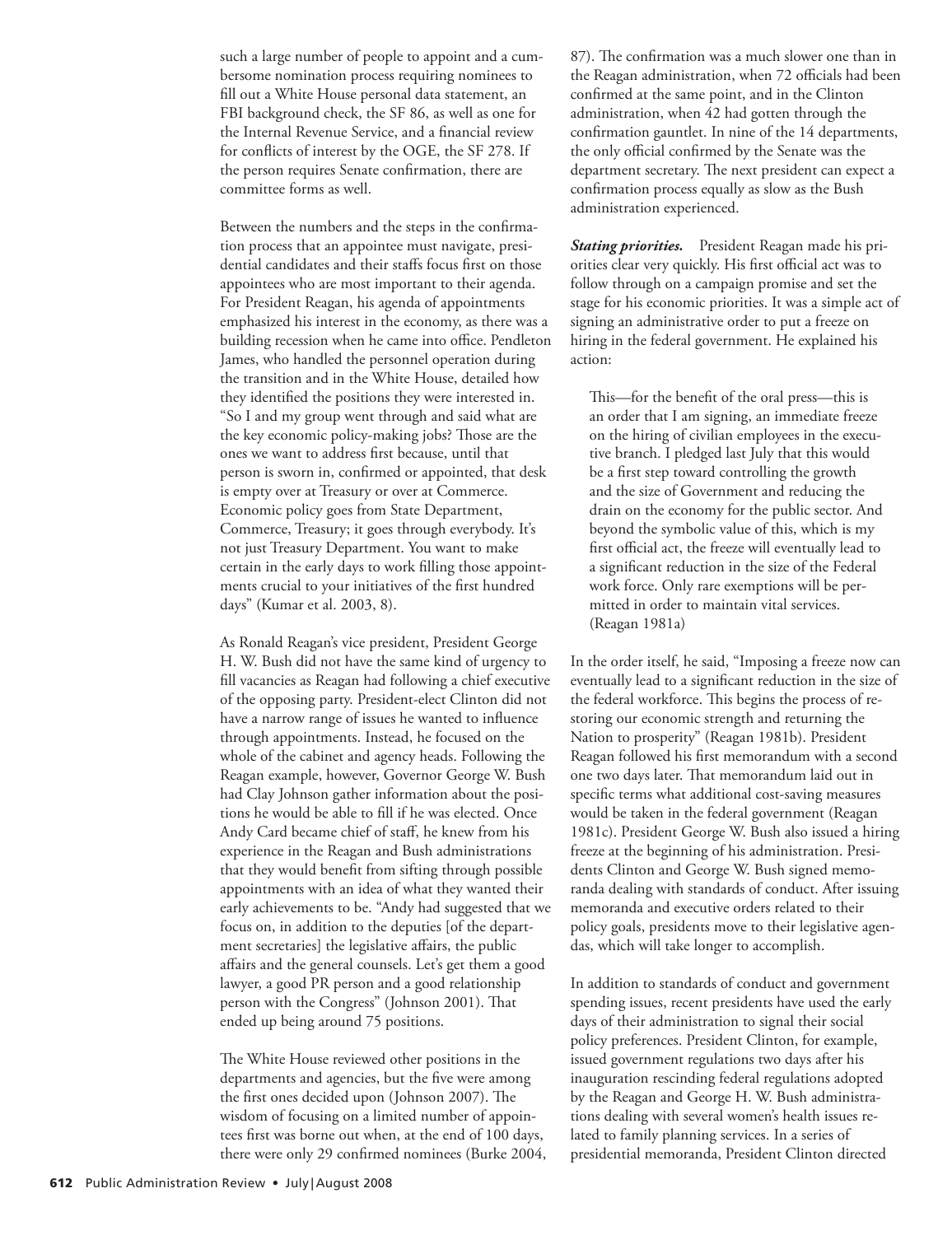government agencies to rescind the prohibition on importing the abortion pill RU-486; to reverse the ban on privately funded abortions at military hospitals; to remove the restrictions on the use of U.S. Agency for International Development funds for abortion services; to remove the rule disallowing family planning clinics from giving abortion information, counseling, or referrals to low-income patients; and to remove restrictions on using fetal tissue from induced abortions for federally funded research (Clinton 1993b).

# **Establish Effective Working Governmental and Nongovernmental Relationships**

 An early need is establishing good working relationships with members of Congress and with the Washington community. Having staff members and others designated as part of the administration work with those whose support they will need depends on strong relationships. One of the early initiatives of the George W. Bush transition team was to work on their relations with Congress and with those chosen to be cabinet secretaries. "Everybody talks about the importance of reaching out to the Congress," observed Clay Johnson, executive director of the Bush transition (Johnson 2001).

 We use the phrase a lot "doing it with them not to them," doing it with Congress, not to Congress and doing it with the subcabinet, with the cabinet secretary, doing it with them not to them. That general theme, I think, is an important one during a transition. I would suggest that nobody had more credibility with the Hill than Dick Cheney. So as the Congress is all concerned about who these new people are, no one was better suited to be the administration's senior person on the ground in the Washington area than Dick Cheney. And then Dave Gribben came in and set up the legislative affairs operation very quickly. So getting connected with all the Republican leadership, the congressional leadership was overseen by Dick and he did it very, very well. So we didn't have unnecessary fights to pick or unnecessary credibility problems to deal with because of who he was and how involved he was in the transition.

 A president establishes good relationships early on or pays dearly later when there is no support from the Washington community when it is needed to ease the way for administration people and proposals. President Carter never had the Washington relations that are so important for developing support for a president among those in the governing community, and it meant he did not have a bench of supporters known to the Washington community who could attest to the worthiness of his actions and plans.

 One of the reasons that putting a great deal of emphasis on Congress is so important during the transition is that presidents spend even more time than they anticipate dealing with members of Congress. The way needs to be prepared during the transition. Some recent transition operations have tracked where their president-elect will spend his time once in office. David Gergen prepared a study of past transitions for president-elect Reagan, as did Karl Rove for President George W. Bush. Both relied on public documents such as the *Weekly Compilation of Presidential Documents.* Political scientist Terry Sullivan found a different distribution of presidential time during the early days when studying presidents' detailed daily diaries rather than the public record, as found in contemporary releases. Each president has a diarist employed by the National Archives who is responsible for keeping track of all the moves a president makes. Working with the public record, David Gergen's study estimated that President Kennedy had three meetings with congressional leaders, yet the presidential diary showed he had 50 such meetings. With President Carter, the same was true. The public record showed 26 meetings with congressional leaders, whereas the presidential diarist recorded 74 (Sullivan 2004, 157). "That image of the presidency, as less engaged in legislative affairs, does a disservice to those who want to know the 'normal' demands on a president's time"  $(160)$ . The presidential diary for the two presidents for their first 100 days demonstrated as well that the public record understated the number of times the presidents met with people representing different interests and the amount of time he had for personal time (157).

## **Take Advantage of Goodwill and Capture Public Attention**

 For a short while, the president has the goodwill of the public and the Washington community. Even in politics, people do not want to attack the newcomer until there is substantial reason to do so. In the early days, there is little advantage for a president's opponents to go on the attack against the administration's people and positions. Instead, they wait to do so.

The public pays attention at the start of a president's term, but that willingness to listen does not last through the chief executive's term. The inaugural address is important because not only is it a statement of the president's priorities but it also draws strong public attention. At the same time the public is watching, the treatment of presidents by the press in the early days is fairly positive as well. The Center for Media and Public Affairs found in its charting of news coverage by ABC, CBS, and NBC that in the first 50 days of the George H. W. Bush, Bill Clinton, and George W. Bush administrations, presidents got positive coverage for particular aspects of their administrations. The center's evaluation of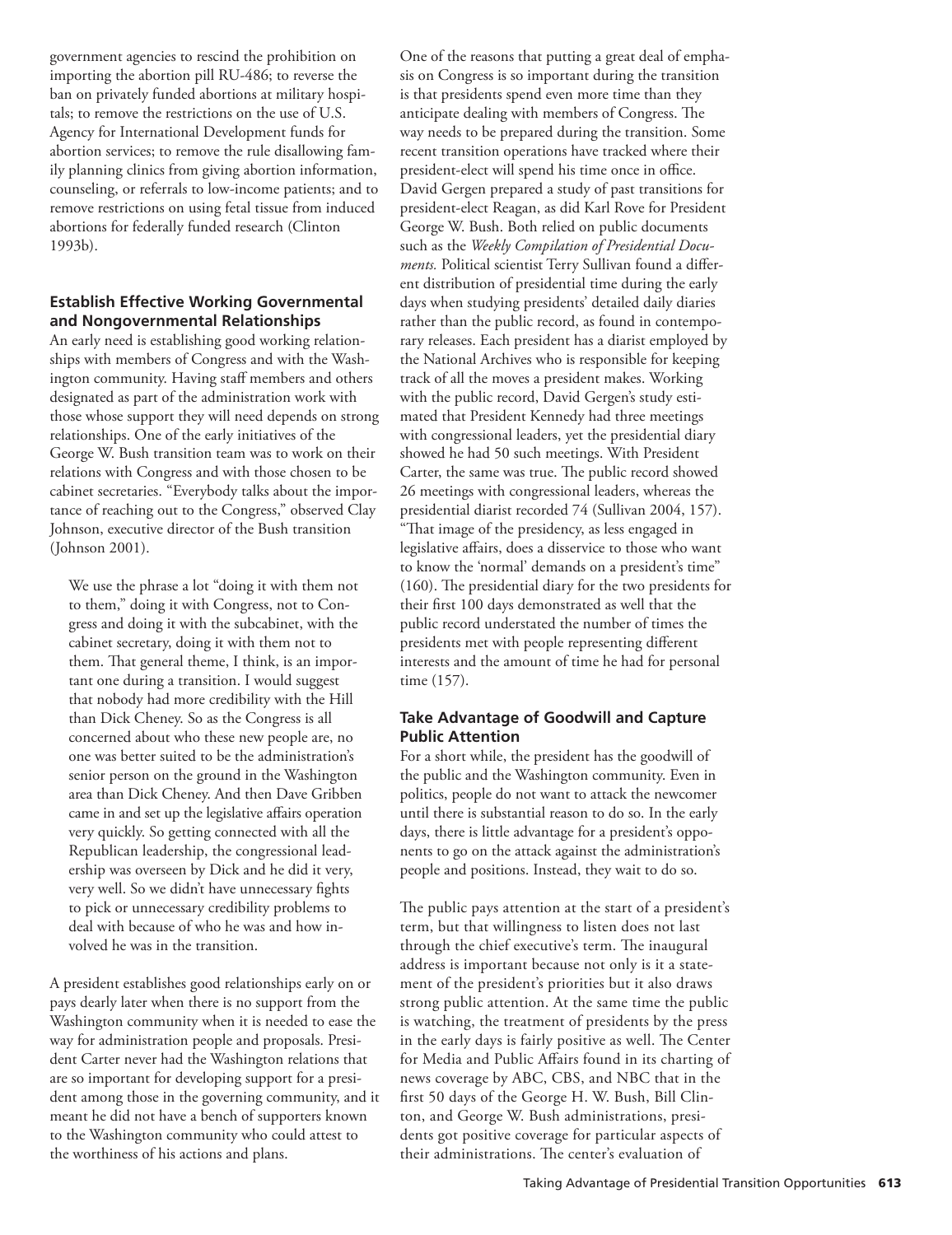press coverage for President George H. W. Bush's first 50 days was 61 percent positive, while those numbers on the three major networks fell during President Clinton's first 50 days to 44 percent and rose in a similar period of George W. Bush's tenure to 48 percent (Center for Media and Public Affairs 2001, 4). Even if their overall coverage was under 50 percent in its favorability, the coverage of individual policy areas came out well in the George W. Bush administration: faith-based initiatives, 60

percent; defense, 50 percent; taxes, 49 percent, domestic policy, 48 percent; and other economic issues, 54 percent ( Center for Media and Public Affairs 2001, 3). While President Clinton did not receive as

many favorable as unfavorable stories in his first 50 days, he did come in with favorable television pieces about himself and about members of his administration, which is the medium recent administrations have aimed their publicity toward (Kumar 2007, 100-104). In the period between his election and inauguration, President Clinton had 64 percent favorable television pieces, and the coverage of his new team was even more favorable, except for controversial cabinet nominees Zoë Baird and Ron Brown for commerce secretary (Center for Media and Public Affairs 1993, 3).

 Presidents need to come in expecting to speak regularly and respond to reporters' queries on a regular basis. In their first two months in office, presidents address Congress about their priorities and give other addresses and remarks of less importance. The last five presidents made national addresses in addition to their inaugural address. Of the last four presidents, President Reagan was the most successful in focusing on his economic agenda and not offering other issues for reporters to report on. President George W. Bush had a set of core issues he wanted to talk about each week for his first months in office, though, as we saw, he also had to deal with issues left behind by the Clinton administration. During his first two months, President Bush spoke approximately 100 times. To do that, he focused on speeches and markedly cut down the number of interchanges with reporters that Bill Clinton had in his first two months in office. President Bush met with reporters in short question-and-answer sessions 36 times during his first two months, whereas President Clinton had 56 such sessions in the same time period. President Bush had three press conferences (one solo, two joint), whereas President Clinton had six (one solo, five joint) (Kumar 2007, 8-27). With the attention of the media as intense as it is in the early days, presidents have a mixed record of what the attention produced. For Clinton, his gays in the military policy received attention in the early days in reporters'

queries, though he had not intended it to be a policy priority.

 Individual speeches early in a president's term receive the attention of the public. President Reagan kept up the theme of getting the budget under control through a televised address less than a month after he came into office. In reviewing all of the televised addresses to the nation from his eight years in office, his February 18, 1981, budget speech had a larger audi-

Individual speeches early in a president's term receive the attention of the public.

ence than any other address he gave. In a poll of the audiences for 22 of President Reagan's major speeches conducted by Richard Wirthlin, the average number of people who heard "all" of a Reagan speech was 21

percent, "part" of a speech was 24 percent, "read about later" was 16 percent, and "heard/read nothing" was 39 percent (Edwards 2003, 193). For his budget speech, however, 39 percent heard all of it, 25 percent part of it, 18 percent read about it later, and only 18 percent heard or read nothing about it. Reagan knew this early period of his presidency would be important for getting the attention of the public, and he took advantage of it.

 In part it was the subject, but it was also the time when Reagan delivered his budget speech was important, too. President Clinton delivered an economic speech on February 17, 1993, one day earlier in his presidency than Reagan delivered his. Clinton's result was similar to Reagan's experience in terms of the size of his television audience. To the question of whether a person watched all, some, a little, or none of the Clinton speech, 70 percent saw some part of the speech, while only 30 percent said they saw none (Edwards 2003, 194).

#### **Transition Challenges**

 Presidential transitions matter, and the one in 2009 matters more than most. "At a time of war, you don't want there to be any gaps, but particularly any extended gaps in having knowledgeable people [in office]," Joseph Hagin said. From a national security point of view, and even from a financial markets perspective, continuity in government is crucial, as transitions represent soft periods when government is changing hands. In June 2007, three days after Prime Minister Gordon Brown took office in the United Kingdom, there were terrorist attacks in Glasgow and London. The March 2004 Madrid train bombings that killed 191 people came three days before that country's general election. With wars in Afghanistan and Iraq under way, continuity in governing is essential.

The 2009 transition will be a time when we know the hands of the new government will be least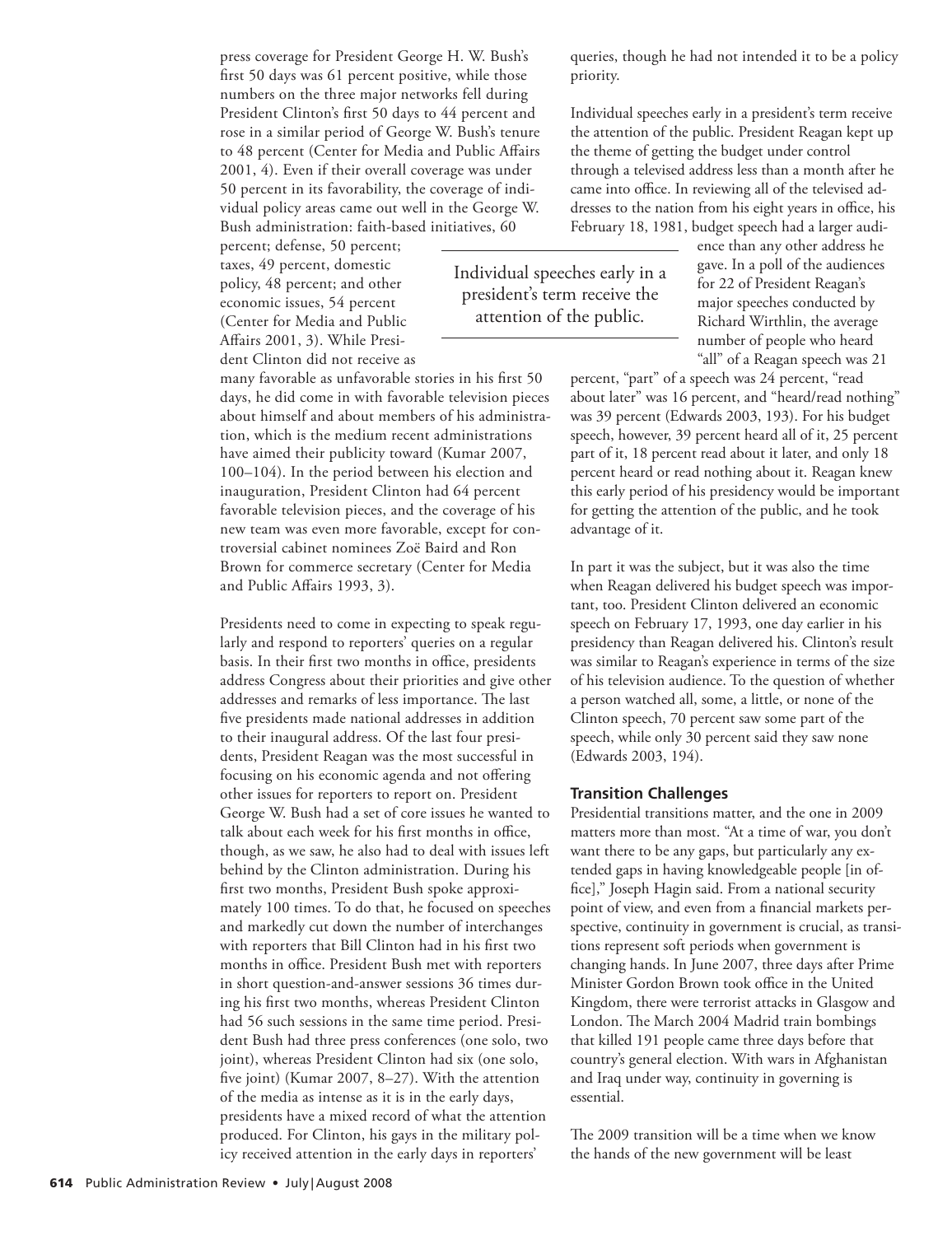experienced. The last time there was a presidential election in which the incumbent chief executive was not running for reelection, nor was the sitting vice president, was 1952. The transition represents a special challenge to whomever wins because the preparations for office and early actions are going to be important, but the president-elect's knowledge of the presidency will come from a position in the Senate, not as an executive branch officeholder. In order to take advantage of opportunities a transition offers and avoid its hazards, the presumptive party candidates will need to prepare for the presidency before they come into office and, ideally, well before the party conventions.

 By taking advantage of the opportunities a presidential candidate has to begin early gathering information on personnel, programs, and presidential actions, a president-elect can understand what it will take to establish the direction of the new administration. In addition to setting the course of presidential policy, an effective transition will help the incoming president staff up the White House and the administration.

While an effective transition provides a good start for an administration, the duration of its beneficial effects will last only as long as the president and White House as well as administration officials are responsive to their environment. Their operation must be flexible and able to detect changes in conditions and sense new issues rising. Without that capacity, the benefits of a good transition will prove transitory.

#### **Acknowledgments**

The discussions of lessons learned in previous presidential transitions that are particularly important for this piece include the works of John P. Burke, *The* Strategic Presidency by James Pfiffner, and "Meeting the Freight Train Head On" by Martha Joynt Kumar, George C. Edwards III, James Pfiffner, and Terry Sullivan. Several people in the academic and White House worlds generously commented on the article. I wish to thank them for their comments, which helped me sharpen the piece. In particular, I want to thank Jonathan Breul, John Burke, George Edwards, Clay Johnson, John Kamensky, James Pfiffner, Alexis Simendinger, Terry Sullivan, and Harrison Wellford.

#### **Notes**

 1. For a discussion of earlier and recent presidential signing statement practice, see the report on presidential signing statements by a task force of the American Bar Association, available at http:// www.abanet.org/media/docs/signstatereport.pdf . See also the section on signing statements on the Web site of the American Presidency Project, http://www.presidency.ucsb.edu/signingstatements. php. The documents in notes 10, 11, and 12 can be accessed from this Web site.

- 2. For a detailed discussion of the George W. Bush transition, see Burke (2004) .
- 3. For a discussion of the problems involved in the appointment process, see Light (2007).
- 4. An example of the problems that White House staff had with the arsenic and related issues can be seen in Tim Russert's questioning of Karl Rove on *Meet the Press* on April 29, 2001.

## **References**

- Abramowitz, Michael. 2008. In The Loop at the White House. *Washington Post*, February 25.
- Babington, Charles. 2000. White House May Rethink Lobbying Ban. Washington Post, June 25.
- Breul, Jonathan. 2008. Telephone interview with the author, February 29.
- Broder, David. 2000. Bush, Gore Better Begin Planning. *Contra Costa Times*, June 4.
- Boyd, Gerald M. 1988. Reagan Asks the Cabinet to Resign to Give Bush Flexibility in Choice . *New York Times*, November 11 .
- Burke, John P. 2000. Presidential Transitions: From Politics to Practice. Boulder, CO: Lynne Rienner. — — — . 2003 . Lessons from Past Presidential
	- Transitions: Organization, Management, and Decision Making. In *White House World: Transitions, Organization, and Office Operations,* edited by Martha Joynt Kumar and Terry Sullivan. 25-44. College Station: Texas A&M University Press.
- — . 2004 . *Becoming President: Th e Bush*  Transition, 2000-2003. Boulder, CO: Lynne Rienner.
- Bush, George W. 2001. Executive Order no. 13201, Notification of Employee Rights Concerning Payment of Union Dues or Fees . http://www. presidency.ucsb.edu/ws/index.php?pid=61483 [accessed March 13, 2008] .
- Center for Media and Public Affairs. 1993. Exit Clinton … Enter Bush: TV News Coverage of the Presidential Transition. *Media Monitor* 7(2).http:// www.cmpa.com/files/media\_monitor/93feb.pdf [accessed March 18, 2008] .
- -. 2001. Where's Dubya? TV News Coverage of President Bush's First 50 Days in Office. Media *Monitor* 15(2). http://www.cmpa.com/files/media\_ monitor/01marapr.pdf [accessed March 18, 2008] .
- Clinton, William J. 1993a. Executive Order no. 12834, Ethics Commitments by Executive Branch Appointees . http://www.presidency.ucsb.edu/ ws/?pid=61530 [accessed March 13, 2008] .
	- — . 1993b . Remarks on Signing Memorandums on Medical Research and Reproductive Health and an Exchange with Reporters, January 22. http:// www.presidency.ucsb.edu/ws/index. php?pid=46219&st=&st1= [accessed March 13,
- 2008] . — — — . 2000 . Executive Order no. 13184,
- Revocation of Executive Order 12834 . http://www.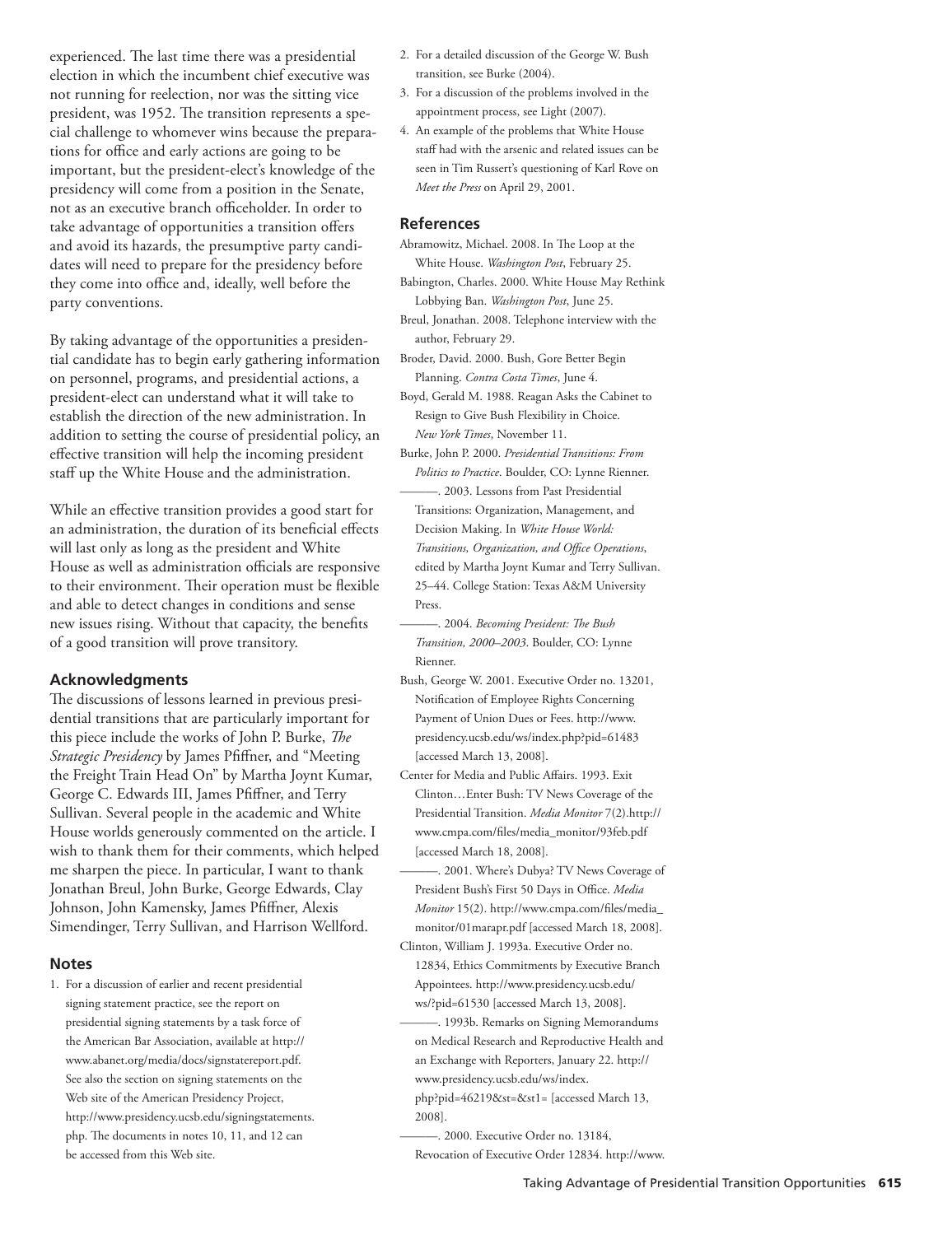presidency.ucsb.edu/ws/?pid=61672 [accessed March 13, 2008].

-. 2001. Statement on Efforts to Ensure Sage, Clean Drinking Water, January 17. http://www. presidency.ucsb.edu/ws/?pid=73568 [accessed March 13, 2008].

Curl, Joseph. 2008. McCain Vows Tax, Spending Restraint; Calls Democratic Foes "Liberal." *Washington Times* , February 18 .

Edwards, George C., III. 2003. On Deaf Ears: The *Limits of the Bully Pulpit* . New Haven, CT: Yale University Press.

Euchner, Charles C., and John Anthony Maltese. 1996. Taking Office. In *Guide to the Presidency*, 2nd ed., edited by Michael Nelson. Washington, DC: Congressional Quarterly.

Gillespie, Edward. 2008. Press Briefing by Ed Gillespie, Counselor to the President, on the President's State of the Union Address, January 28. www.whitehouse.gov/news/releases/2008/01/ 20080128-8.html [accessed on March 13, 2008] .

Goldstein, Amy, and Susan Schmidt. 2001. Clinton's Last-Day Clemency Benefits 176; List Includes Pardons for Cisneros, McDougal, Deutch, and Roger Clinton. *Washington Post*, January 21.

Hagin, Joseph. 2008. Interview with the author, February 11, Washington, DC.

Johnson, Clay. 2001. Interview with the author, September 4, Washington, DC.

-. 2002. Telephone interview with the author, August 9.

. 2003. The 2000-2001 Presidential Transition: Planning, Goals, and Reality . In *White House World: Transitions, Organization, and Offi ce* 

*Operations* , edited by Martha Joynt Kumar and Terry Sullivan, 311-17. College Station: Texas A&M University Press.

-. 2007. Interview with the author, August 27, Washington, DC.

-. 2008. E-mail message to the author, February 11.

Jones, Charles O., ed. 2000. Preparing to Be President: The Memos of Richard E. Neustadt. Washington, DC: American Enterprise Institute.

Keen, Judy. 1994. For Some in Somalia, U.S. Legacy Is Blood, Hate. *USA Today*, March 24.

Kumar, Martha Joynt. 2003. The White House Is Like City Hall. In *The White House World: Transitions*, *Organization, and Office Operations*, edited by Martha Joynt Kumar and Terry Sullivan, 81-93. College Station: Texas A&M University Press.

 — — — . 2007 . *Managing the President's Message: Th e White House Communications Operation* . Baltimore: Johns Hopkins University Press.

Kumar, Martha Joynt, George C. Edwards III, James Pfiffner, and Terry Sullivan. 2003. Meeting the Freight Train Head On: Planning for the Transition to Power . In *White House World: Transitions,* 

*Organization, and Offi ce Operations* , edited by Martha Joynt Kumar and Terry Sullivan, 5-24. College Station: Texas A&M University Press.

Light, Paul C. 2007. Recommendations Forestalled or Forgotten? The National Commission on the Public Service and Presidential Appointments. Public Administration Review 67(3): 408-17.

Mackenzie, G. Calvin. 2003. The Real Invisible Hand: Presidential Appointees in the Administration of George W. Bush. In *The White* House World: Transitions, Organization, and Office *Operations* , edited by Martha Joynt Kumar and Terry Sullivan, 326-34. College Station: Texas A&M University Press.

Marquis, Christopher. 2001. Transition in Washington: The Confidante; Tripp Is Fired from Pentagon after Failing to Resign Post . *New York Times* , January 20.

Minz, John. 2000. Clinton Reverses 5-Year Ban on Lobbying by Appointees. *Washington Post*, December 29.

Morgan, Dan, and Amy Goldstein. 2001. Racing the Clock with New Regulations: Clinton Administration Scrambles in Final Hours to Get Rules into Register. *Washington Post*, January 20.

*National Journal* . 2002 . Interview with Karl Rove, April 16.

Obama, Barack. 2007. Remarks of Senator Barack Obama: Taking Our Government Back, June 22, Manchester, NH. http://www.barackobama. com/2007/06/22/remarks\_of\_senator\_barack\_ obam\_17.php [accessed March 13, 2008] .

Office of Legal Counsel. 1993. Memorandum to Bernard N. Nussbaum, Counsel to the President, Re: The Legal Significance of Presidential Signing Statements, November 3. http://www.usdoj.gov/ olc/signing.htm#N\_6\_ [accessed March 13, 2008] .

Patterson, Bradley H., Jr. Forthcoming. *Inside the White House Staff : Continuity and Innovation* . Washington, DC: Brookings Institution.

Pfiffner, James P. 1996. *The Strategic Presidency*: Hitting the Ground Running. 2nd ed. Lawrence: University Press of Kansas .

Pianin, Eric. 2001. Bush Scrambles to Block Clinton Rush Orders. Washington Post, January 21.

Pianin, Eric, and Cindy Skrzycki. 2001. EPA to Kill New Arsenic Standards: Whitman Cites Debate on Drinking Water Risk. Washington Post, March 21.

Reagan, Ronald. 1981a. Memorandum Directing a Federal Employee Hiring Freeze, January 20. http://www.presidency.ucsb.edu/ws/?pid=43601 [accessed March 13, 2008] .

-. 1981b. Remarks on Signing the Federal Employee Hiring Freeze Memorandum and the Cabinet Member Nominations, January 21. http:// www.presidency.ucsb.edu/ws/?pid=43490 [accessed March 13, 2008].

-. 1981c. Remarks on Signing a Memorandum Directing Reductions in Federal Spending, January